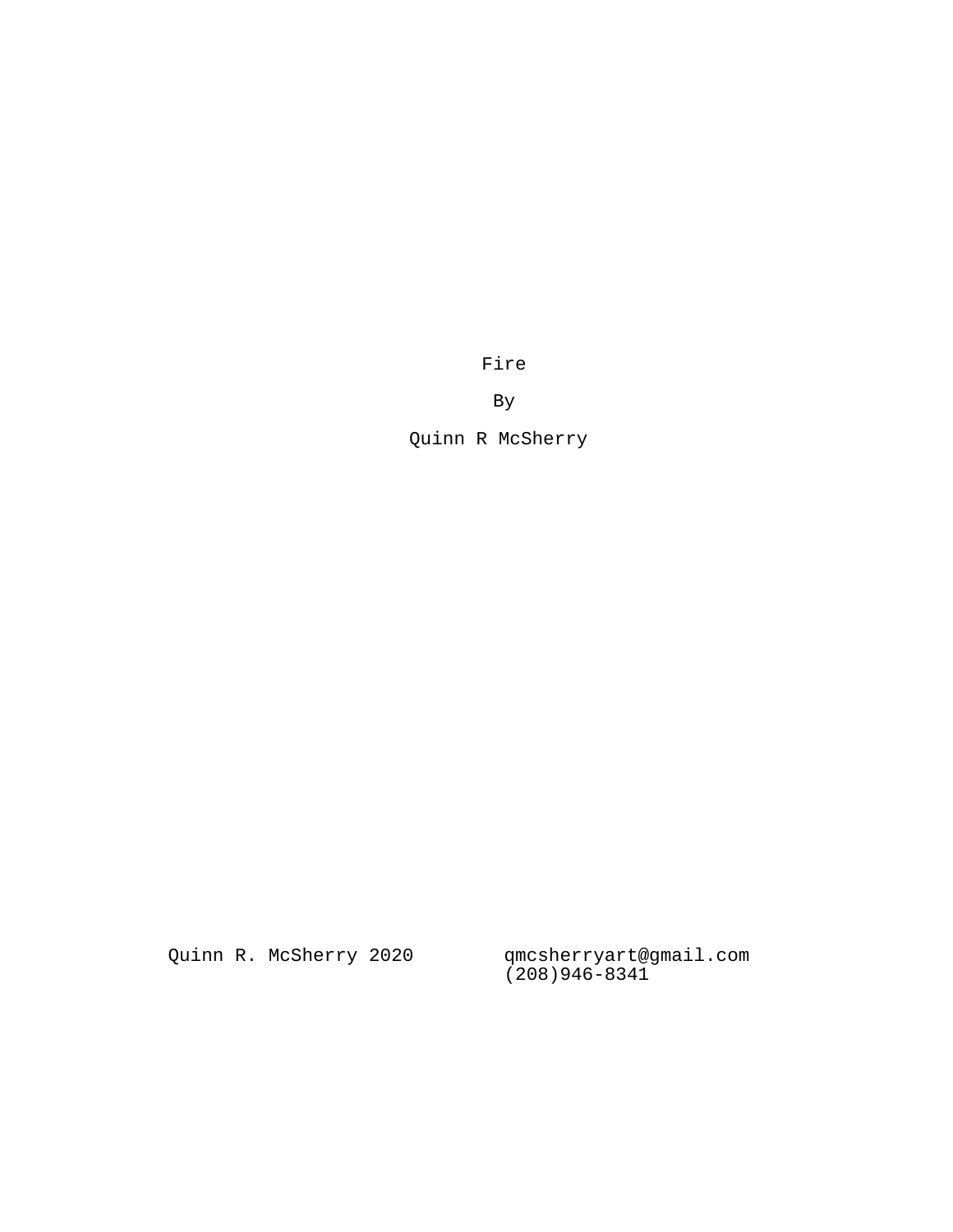# 1 INT. JOHNSON HOUSE DINING ROOM 1945 - NIGHT

The Johnson house is a stereotypical suburban house. It is neatly organized and the table is set with a beautifully cooked roast and various side dishes. CATHERINE (30s) is watching her husband Henry(30s)eat contentedly.

#### HENRY

Swell roast pumpkin.

# CATHERINE Only the best for my man

Catherine smiles as she watches Henry continue to eat.

# 2 INT. POLICE INTERROGATION ROOM -DAY

Catherine is sitting with the same smile on her face she takes a drag from her lit cigarette. She is sitting across from a rotund detective, O'RILEY(50s)

# CATHERINE

This is really so silly. I don't know why you need to talk to me.

## O'RILEY

I'm sorry for the inconvenience mam, especially after..

## CATHERINE

My husband burning to death? Yes everyone really is so sorry. I have more casseroles then I could ever eat.

### O'RILEY

Yes you've mentioned that...

#### CATHERINE

Do you like tuna? I can bring you a tuna casserole later, I imagine you don't get home cooked meals too often since your wife left you.

## O'RILEY

How did you know my wife left?

### CATHERINE

Well your shirt isn't ironed, and you keep fidgeting with your ring like your afraid it wont be there for long. I notice things, people (MORE)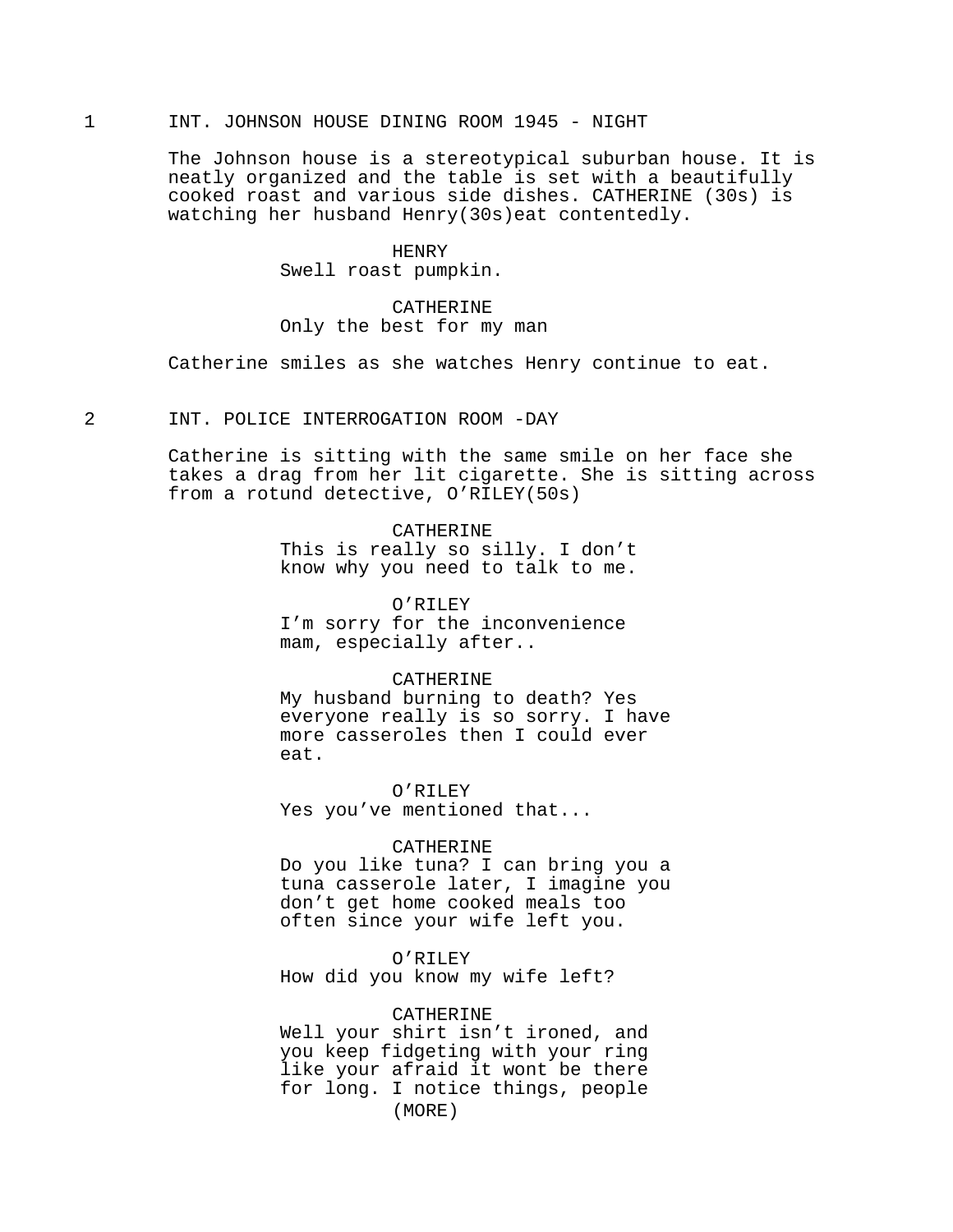CATHERINE (cont'd) tend to find it annoying, lord knows Henry hated it.

O'RILEY Oh.. sounds like your a real Sherlock Holmes.

#### CATHERINE

No, not really. Do you love her?

O'RILEY

My wife?

#### CATHERINE

Yes.

# O'RILEY

I do.

### CATHERINE

Then why did you make her unhappy enough she left you? Isn't the whole point of being in love to be happy?

### O'RILEY

I don't know miss. I think maybe sometimes we get wrapped up in the day to day so much its easy to forget what matters.

#### CATHERINE

I guess your right. The day to day can be.... We all do our best.

### O'RILEY

Well, the arson investigation is still underway, but at this time I can safely tell you that this wasn't an accident. Tell me, did your husband have enemies? Anyone that might want to do harm to him?

## CATHERINE

Oh everyone loves Henry, he's always so friendly, helping people get on their feet.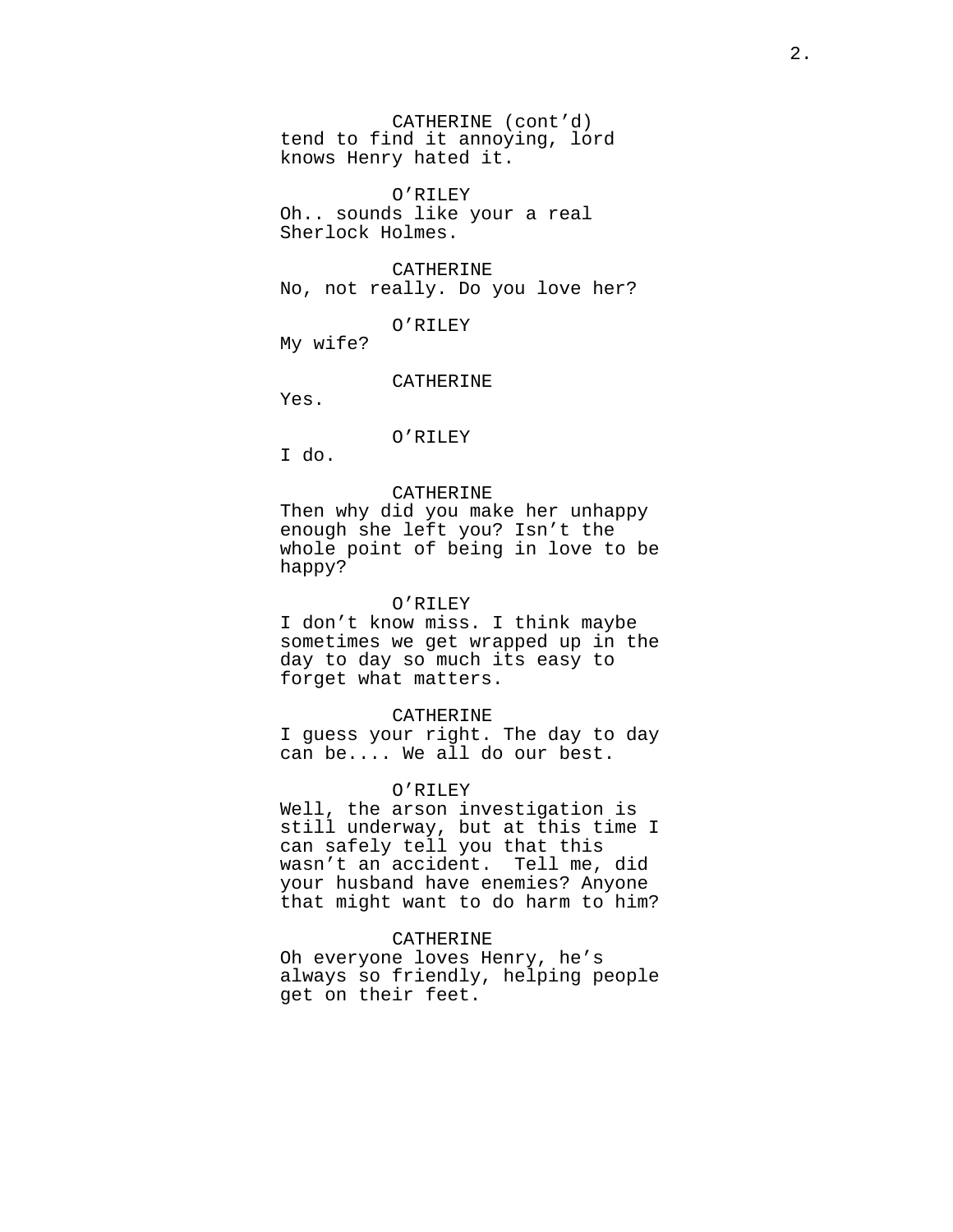# 3 EXT. STREET - DAY

Catherine is in her car wearing a kerchief over her head and dark sunglasses. She looks like she doesn't want to be recognized.

She watches Henry kissing a young blond woman tenderly before hailing a taxi. The woman is heavily pregnant.

4 INT. POLICE INTERROGATION ROOM - DAY

Catherine takes a long drag on her cigarette before blowing smoke up to the ceiling. Detective O'Reily is taking notes on a small pad.

> CATHERINE No Henry didn't have an enemy in the world, though he tells me so little about his work I suppose its possible something might have happened there.

O'RILEY Your husband he worked as...

CATHERINE He was a fireman. I suppose I always knew I might lose him in a fire but I just never thought it would be like this.

O'RILEY

And remind me why you weren't in the house at the time the fire was set?

5 INT. JOHNSON HOUSE DINING ROOM - NIGHT

Catherine watches Henry leave the table and go upstairs. The sound of the shower starting is heard.

Catherine lights a cigarette and sits at the table for a moment.

Catherine gets up from the table and leaves the room. There is a sloshing sound and a moment later she comes back into the dining room, carrying a gas can, she is methodically poring gasoline over the floor.

Catherine stops at the stairs and pours a generous amount over the bottom step.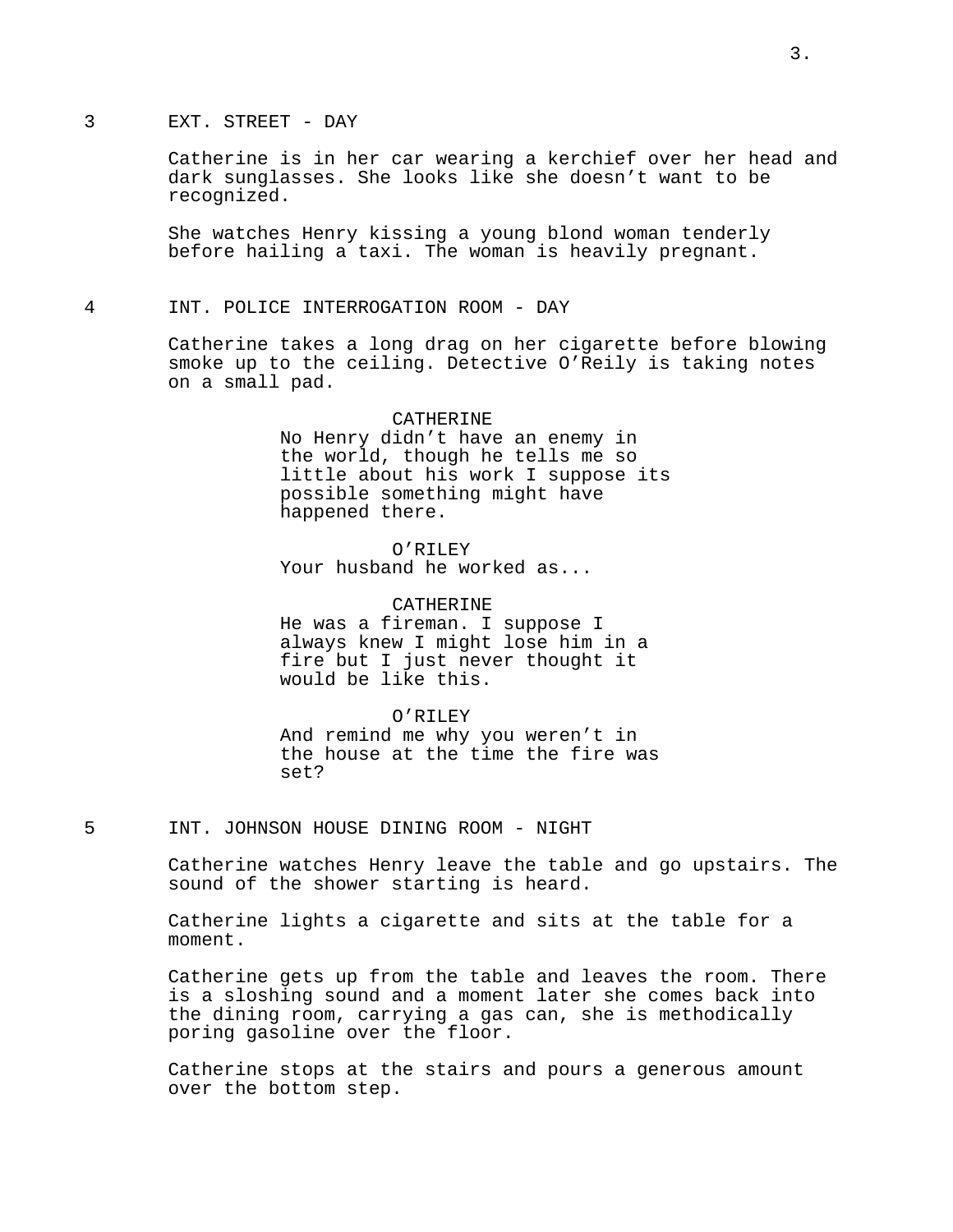The flames spark from the cigarette as Catherine calmly leaves the house.

## 6 EXT. CURBSIDE OF THE JOHNSON HOUSE - NIGHT

Catherine watches the house quickly become a raging blaze, and she smiles.

7 INT. POLICE INTERROGATION ROOM - DAY

# O'RILEY

Mrs. Johnson?

### CATHERINE

Oh I'm sorry, I had gone next door to get a cup of sugar from my neighbor Suzie. The fire must have started while we were chatting. You know how we women can be.

## O'RILEY

Yes, yes. Well thank you Mrs. Johnson I think that will be all for today.

#### CATHERINE

Catherine please, now I'm going to bring you that casserole later, and you call your wife. You're still alive so she can't be too mad.

#### O'RILEY

Thank you Catherine, are you going to be OK? You have somewhere to stay?

CATHERINE Oh yes. I think for the first time in a long time, I'll be just fine.

Detective O'Riley opens the door for Catherine and she exits the room. she is greeted by a beautiful young woman who looks excited to see her. Cathrine kisses her on the cheek and they leave

As the detective watches them leave, he pulls out a cigarette and lights it as he considers Catherine.